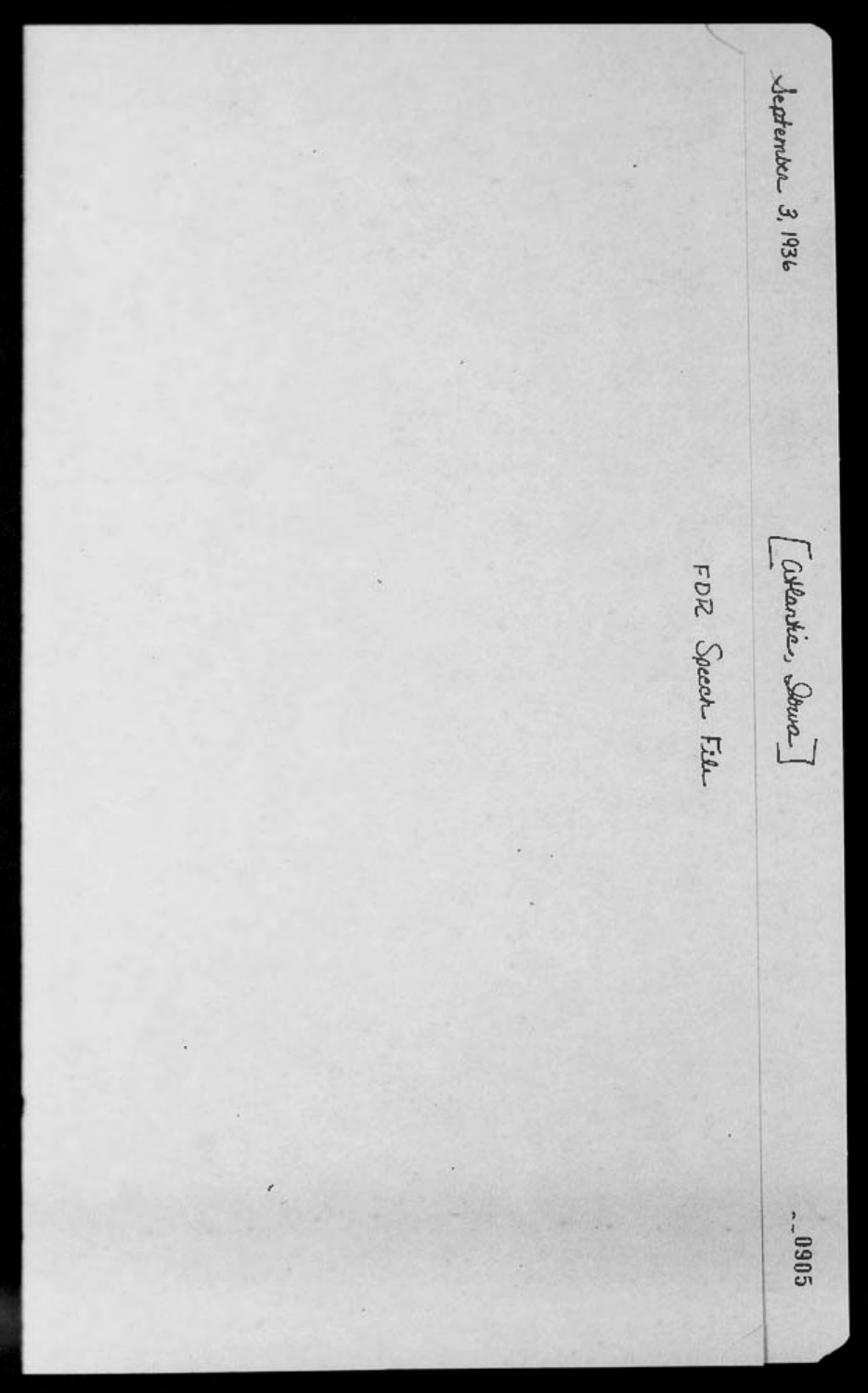**TNFORMAL EXTEMPORANEOUS REMARKS OF THE PRESIDENT CALL AND STATE OF PERSONAL PROPERTY** ATLANTIC, IOWA September 3, 1936, 9:30 A.M. he of two store for a local post propositioning

## Good morning.

I am very sorry that I cannot stop off and do some motoring in this part of Iowa. But, as you know, my plans were changed because of the unfortunate death of the Secretary of War. That means that I have to go straight through to Des Moines. Also, I had hoped to go to the State Fair today, but that is impossible too, because I am having conferences with about six different Governors and I am going to have a pretty busy afternoon and evening.

As you know, I have been out on this trip trying to get some first hand information about the problem of the drought. We are trying to look at it from three different points of view, the first being that of relieving the immediate need. The second is the problem of taking care of the needs of a great many people during the coming winter and then, the third, is the problem of planning for the future. That third problem comes down in just three words, "better land use" and I know that the Federal Government is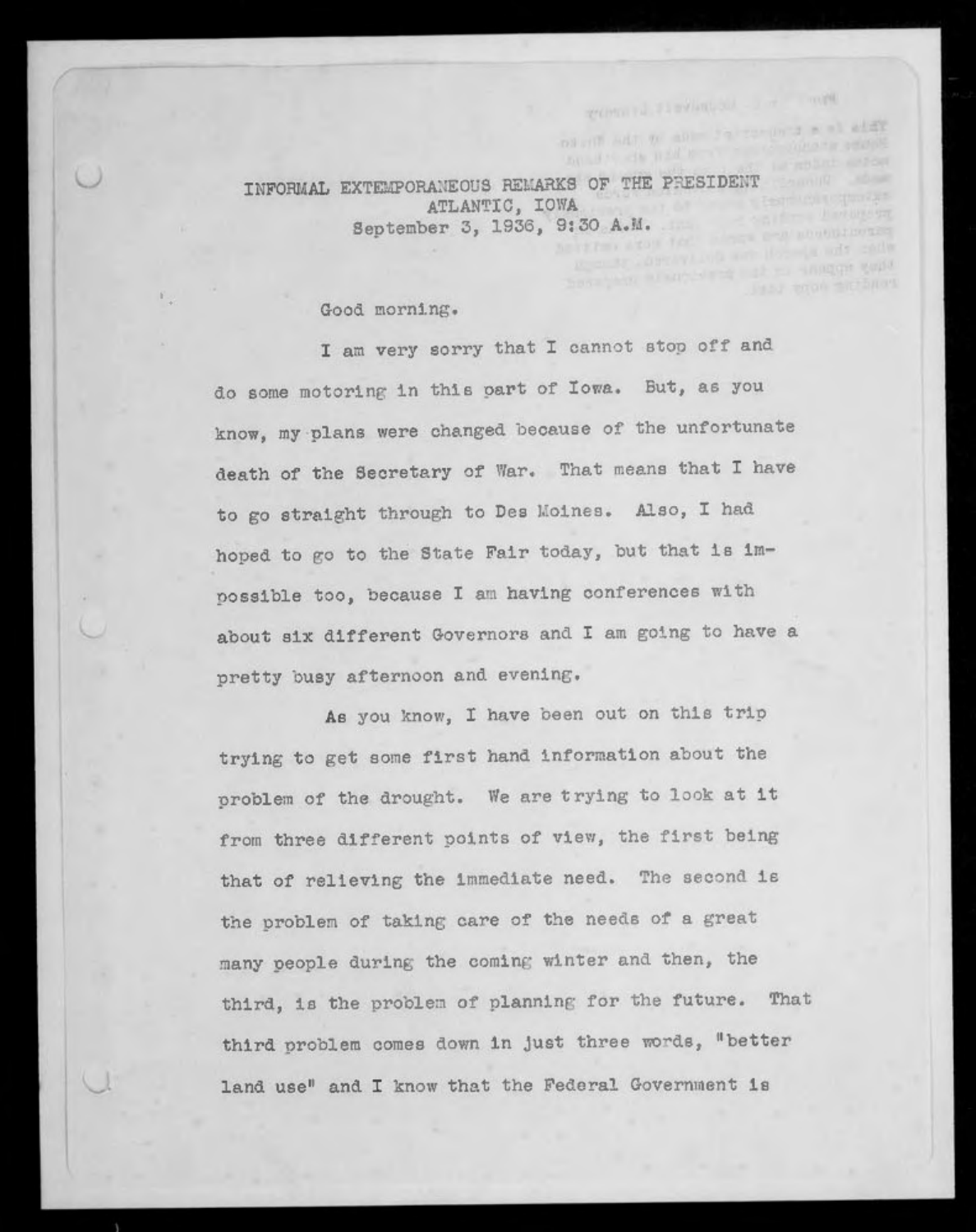## FEGHT F.D. ROOBSVelt Library

This is a transcript made by the White House stenographer from his shorthand noter taken at the time the speech was made. Underlining indicates words extemporaneously added to the previously parentheses are words that were omitted when the speech was delivered, though they appear in the previously prepared reading copy text.

> moving your wear! To twar offer at unmorn work an . Finave fars processfies the tidous

. Mineren Food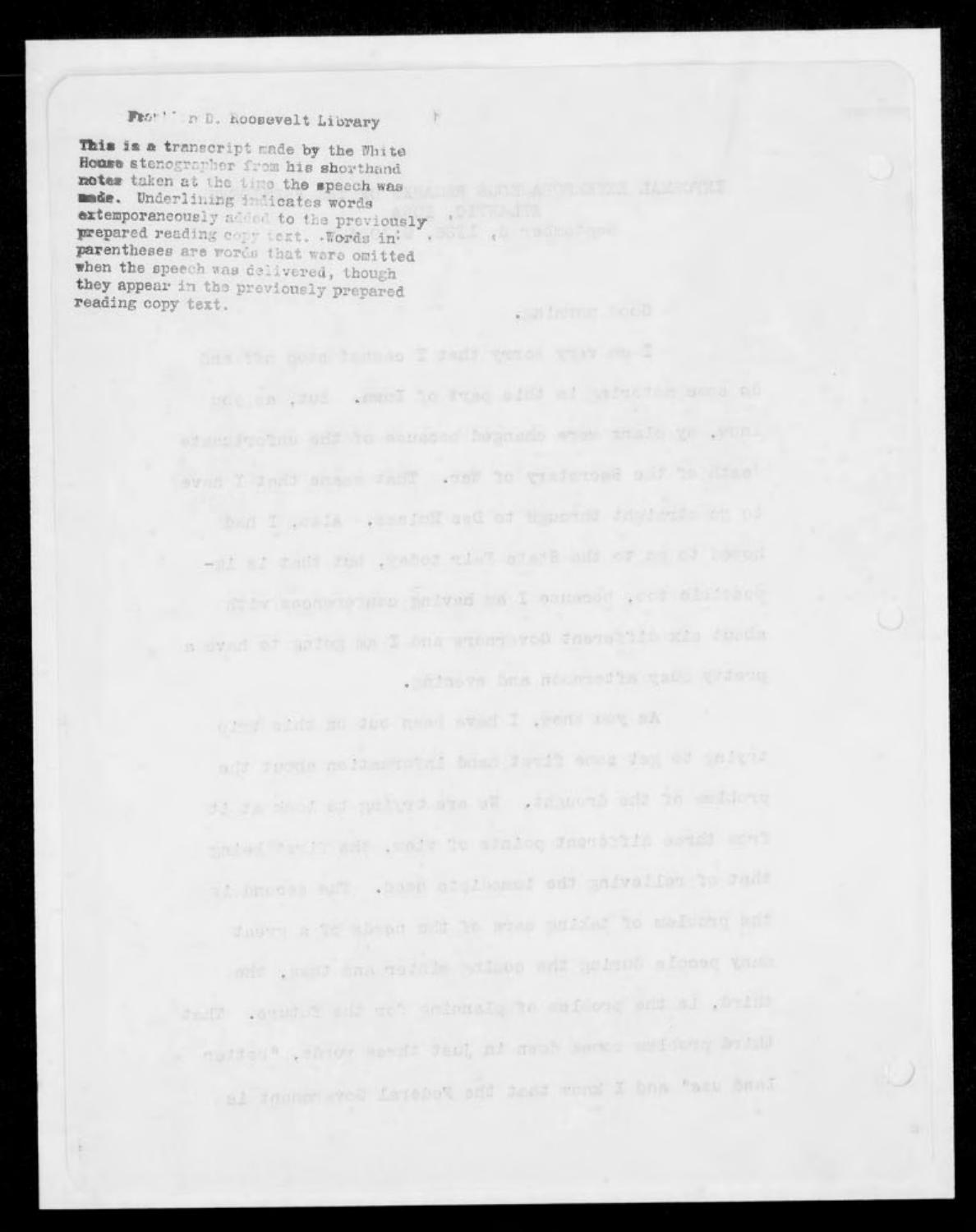doing everything it can to cooperate with the State Governments and the local governments in working out better land use, not only through the Middle West but also out through the Great Plains area.

I have been learning a lot and I am going to keep on learning.

It is good to see you all. (Applause)

I don't believe that I need to introduce to you the Secretary of Agriculture of the United States. (Applause) Also the Administrator of Relief, Mr. Hopkins. (Applause)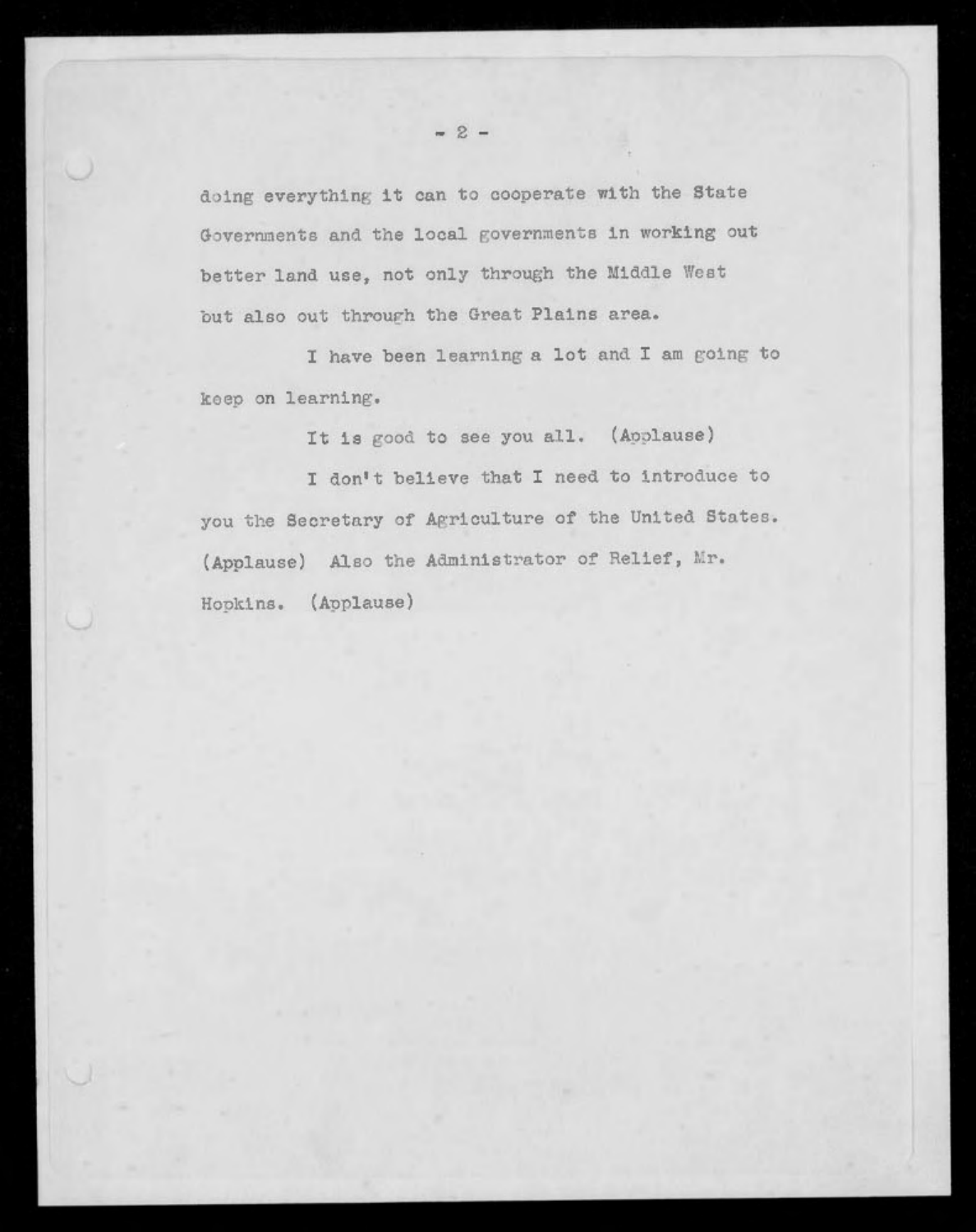Attantic lower -  $\frac{1}{2}$ /3/26 20 au  $10^{11} - 2011$ Moc doliana  $\begin{array}{c} \begin{matrix} 1 \\ 1 \\ 2 \end{matrix} \\ \begin{matrix} 1 \\ 2 \end{matrix} \\ \begin{matrix} 1 \\ 2 \end{matrix} \\ \begin{matrix} 1 \\ 2 \end{matrix} \\ \begin{matrix} 1 \\ 2 \end{matrix} \\ \begin{matrix} 1 \\ 2 \end{matrix} \\ \begin{matrix} 1 \\ 2 \end{matrix} \\ \begin{matrix} 1 \\ 2 \end{matrix} \\ \begin{matrix} 1 \\ 2 \end{matrix} \\ \begin{matrix} 1 \\ 2 \end{matrix} \\ \begin{matrix} 1 \\ 2 \end{matrix} \\ \begin{matrix} 1 \\ 2 \end{matrix} \\ \begin{matrix} 1 \\ 2 \end{matrix} \\ \begin$